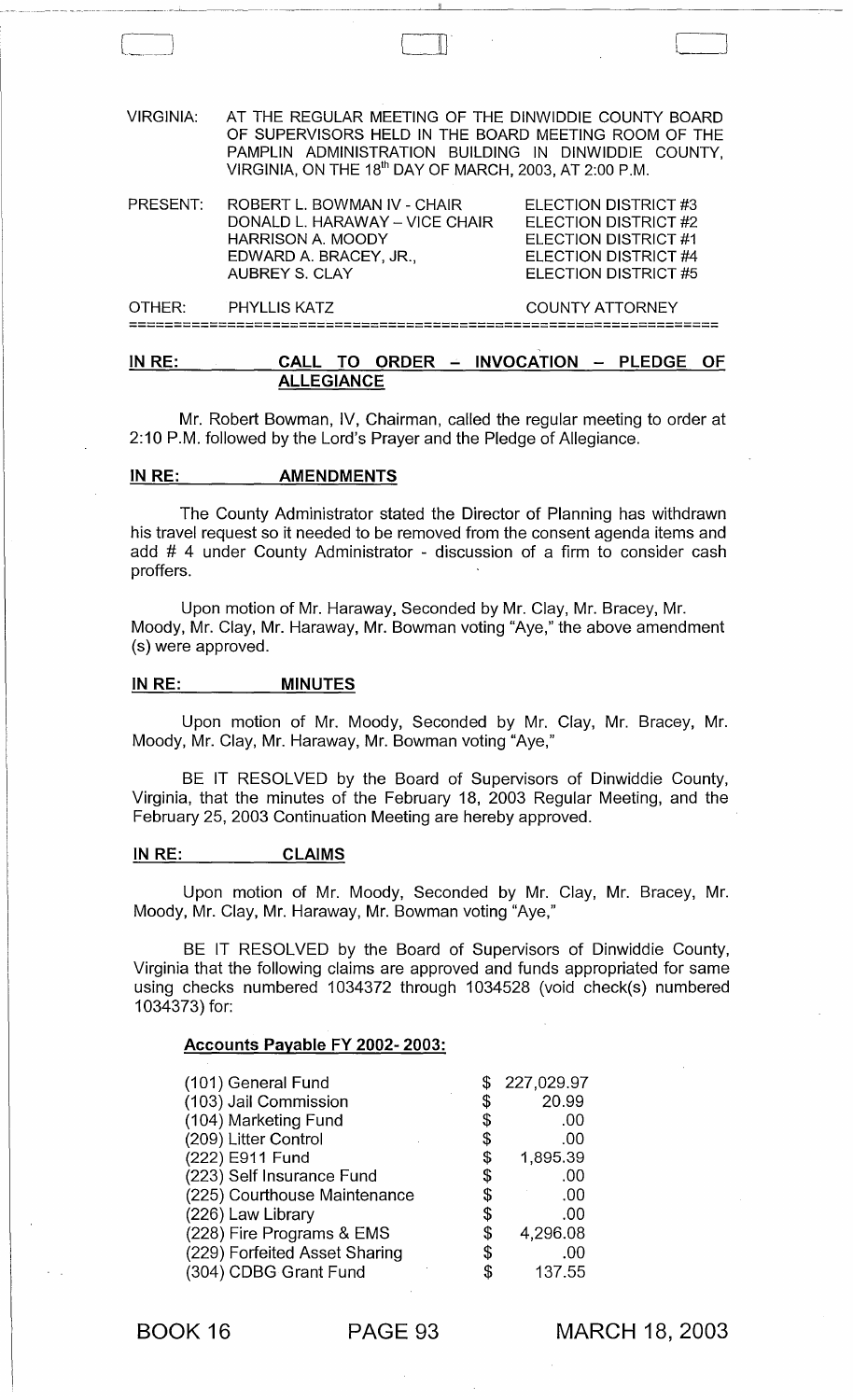| (305) Capital Projects Fund | \$37,964.83        |
|-----------------------------|--------------------|
| (401) County Debt Service   | <u>\$23,733.36</u> |

# TOTAL

# \$ 192,078.63

#### IN RE: SCHOOL BOARD REQUISITION # 10 - 1998A (70-02-200-7019743)

The following invoices from Dr. Leland Wise, Jr., Superintendent of Schools for Payment Requisition #10 -1998A Bond Issue (70-02-200-7019743) were submitted for payment:

| Whitescarver,<br>Hurd, and<br>Obenchain | Architect and<br>Engineering<br><b>Services</b> | Dinwiddie Elementary<br>School | \$1,087.50 |
|-----------------------------------------|-------------------------------------------------|--------------------------------|------------|
| Reed-Smith                              | <b>Legal Services</b>                           | Dinwiddie Elementary<br>School | \$859.05   |
| <u>Total</u>                            |                                                 |                                | \$1,946.55 |

The attached invoices for this expenditure have been reviewed and approved.

Upon motion of Mr. Moody, Seconded by Mr. Clay, Mr. Bracey, Mr. Moody, Mr. Clay, Mr. Haraway, Mr. Bowman voting "Aye,"

BE IT RESOLVED by the Board of Supervisors of Dinwiddie County, Virginia that Requisition Number#10 -1998A (70-02-200-7019743) in the amount of \$1 ,946.55 be approved and funds appropriated for CIP expenses from the School Project Account.

## IN RE: CITIZEN COMMENTS

Mr. Bowman asked if there were any citizens signed up to speak or present who wished to address the Board during this portion of the meeting.

The following citizen(s) came forward to address the Board:

- 1. Mr. James Wilson 14409 Cox Road, Church Road, Virginia presented a petition from the residents who live on Karrissa Drive, a private dirt road, and Old Cox Road to the Board of Supervisors requesting that a 5-mile per hour speed limit sign be erected next to the railroad tracks. He commented there is excessive speeding, noise from the vehicles, damage being done to the road, and of course the danger of someone hitting a child. The County Administrator was requested to look into the situation. The Sheriff will be contacted about the speeding on Old Cox Road. Karrissa Drive is not in the State system.
- 2. Rev. Kathryn F. Talley, Housing Development Officer and Mr. Graham Driver, Director of Development, Community Housing Partners - 1520 West Main Street, Suite 200, Richmond, Virginia 23220  $-$  appeared before the Board of Supervisors seeking support for their rehabilitation efforts in the Sentry Woods Subdivision located in the northeast portion of the County. In order to secure the necessary tax credits provided by a program administered by the Virginia Housing Authority, a letter of support from Dinwiddie County is necessary. The Board members requested that Rev. Talley and Mr. Wilson come back to the April 1, 2003 meeting and provide a map of the proposed area. This would also allow time for the Board members to take a look at the site if they so desired.

BOOK 16 PAGE 94 MARCH 18, 2003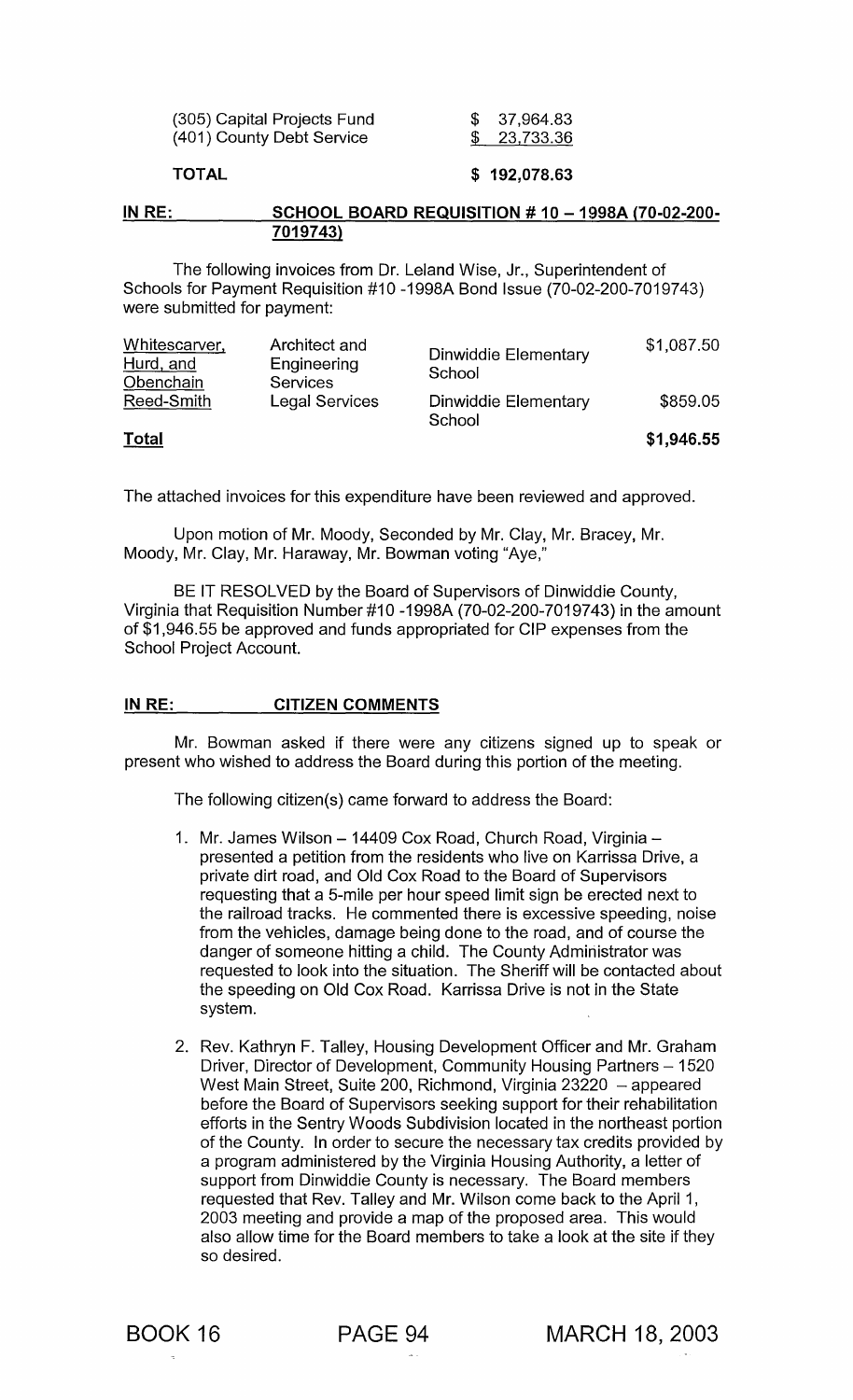IN RE: VDOT - REPORT

Mr. Richard Caywood, Resident Engineer, Virginia Department of Transportation, came forward with the following updates:

 $\begin{bmatrix} 1 & 1 & 1 \\ 1 & 1 & 1 \end{bmatrix}$ 

- 1. The North Carolina Department of Transportation has tentatively set dates for the public meetings for the High Speed Rail Project in June and July. Mr. Caywood stated he understood the County has gone on record in opposition to the project. However, David Foster, project manager for the North Carolina Department of Transportation extended an invitation to the Board and County Staff to drive over the County and discuss any concerns you might have in mid-May about the route; or hold some pre- presentations in advance of the public meetings in the area. If any of you would like to participate please let me know so I can contact Mr. Foster.
- 2. He reported that VDOT is scheduled to begin work on Ridley Road in earnest as soon as weather permits.
- 3. The lIuka Project on Rt. 665, which is being financed by a grant by Sussex County, should be approved by the Commonwealth Transportation Board sometime this week and work is scheduled to commence this summer.
- 4. VDOT's maintenance budget is about \$100 million over extended due to snow removal expenses and pothole expenses; but the Governor has indicated that he would like to see us maintain the resurfacing schedules, which is very important to the County. He told the Board he would keep them updated.
- 5. Halifax Road Project at the Route 667 intersection has been advertised this month. Bids are due back in approximately 30 days. Construction should begin in late Mayor early June.
- 6. Squirrel Level Road Funding Issues the Right of way costs have increased substantially on both Squirrel Level Road projects primarily due to Verizon relocation costs. The first project has increased by approximately \$350,000 over what had been budgeted in the 6-Year Plan. VDOT plans to keep the 1<sup>st</sup> project on schedule by taking funds from the 2<sup>nd</sup> project, which will delay the 2<sup>nd</sup> project by approximately one year if current funding levels are maintained.
- 7. Courthouse Road, Rt. 619 would like the Board's feedback on a reduction in scope for the project between Rt. 609 North and Rt. 609 South. VDOT is proposing primarily an overlay project with some shoulder work and geometric improvements at the Rt. 609 North intersection. This should serve the existing 418 vehicles per day well at a much lower cost. Savings could be utilized to help offset the increases in cost for the 613 projects, which have a higher traffic volume. This is consistent with the note in the 6-year plan but it will yield a project that looks different than the previous Courthouse Road projects.
- 8. Route 226/Route 1 Signal Replacement Project should be completed within the week or so weather permitting. Cameras are for vehicle detection only. No images are recorded.
- 9. Trucks from the industries on Boydton Plank Road in the City of Petersburg are prohibited by proffer from making left turns into the city residential areas in response to a question from Mr. Bracey.

BOOK 16 PAGE 94 MARCH 18, 2003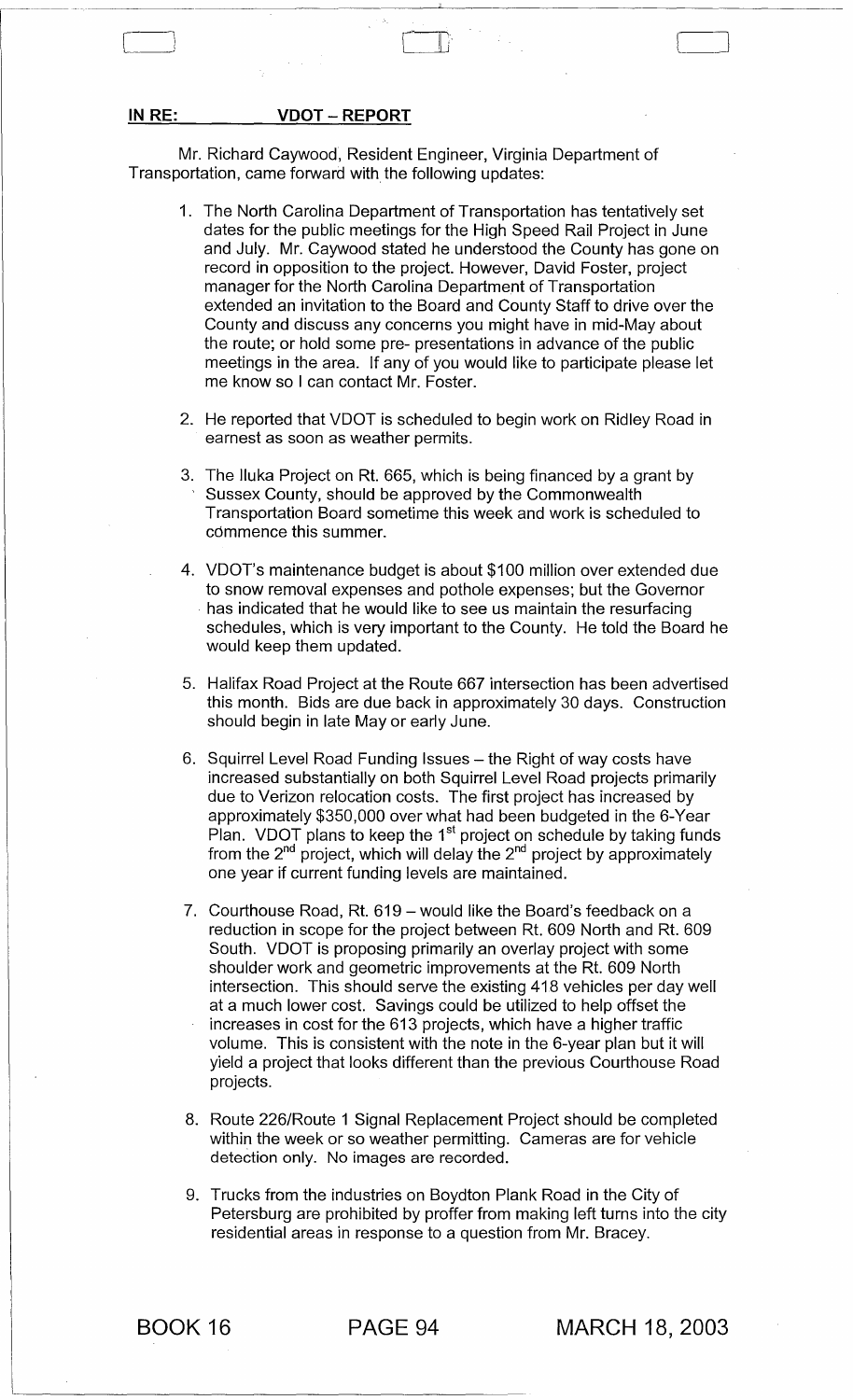- 10. Pre-Allocation hearings for the Primary, Interstate, and Urban systems for 2004  $-$  2009 are scheduled on April 4<sup>th</sup> in the Multi-Purpose Room of the Wagner Building, 9501 Lucy Court Circle, Chesterfield, Virginia. The County is encouraged to send a representative.
- 11. Enhancement Program workshop for applicants for new projects 2003 funding: will be held at the Colonial Heights, Richmond District Office April 22 at 1:00 P.M.
- 12. Project Dashboard is now online at virginiadot.org.
- 13. "Draft" for the Long Range Planning Maps and Support Data have been provided to the County Administrator today.
- 14. Mr. Caywood stated he has been assigned to the District Office for a month from April 24<sup>th</sup> through May 25<sup>th</sup>. It is a trickle down effect; somebody who has a Senior Position in the District Office serves as a Major in the Air Force Reserve has been called to active duty. He said his Assistant, Timmy Overton would be serving as the Acting Resident Engineer during his assignment.

Mr. Bracey stated a citizen called and said you sent someone to Hunnicut Road and they put some gravel in those holes but it got knocked out after it snowed. Mr. Caywood commented he would make sure it was put on the list for some maintenance work. It needs a motor grader and asphalt to do it right.

Mr. Bracey stated he accepted the invitation for the High Speed Rail tour but he felt it should be for the public if their land is going to be disturbed. Mr. Caywood informed him that there are going to be some public workshops in June and July specifically for those purposes. He commented if there are any citizen groups within the County that would like to have their own meetings apart from the general workshops they would be willing to come to a meeting like that too.

Mr. Bowman asked how many phases are involved in the study? Mr. Caywood replied they are called tiers. This part is Tier II, which is the environmental study. He said he did not have a map yet. Mr. Bowman asked how long it would be before they would be buying right-of-ways? He responded he wasn't sure but it would be quite a few years before that process would begin. Mr. Bracey asked how many right of ways would be involved? Mr. Caywood responded it would be hundreds and hundreds of parcels. The route is from Washington D.C. to Raleigh.

Mr. Bowman stated he felt it would be good to have them come before the Board and give their presentation. He said it would be interesting to know what impact the quarry would have on the route; and whether or not the quarry would allow them to purchase their property at the same rate they are purchasing it on either side; or if they would have to pay damages when they come through the quarry. Mr. Bowman commented the sooner Mr. Caywood could get the High Speed Rail people here the better it would be.

# IN RE: APPOINTMENT - MR. GENE WITT - DINWIDDIE COUNTY WATER AUTHORITY

Upon Motion of Mr. Haraway, Seconded by Mr. Clay, Mr. Bracey, Mr. Moody, Mr. Clay, Mr. Haraway, Mr. Bowman, voting "Aye",

BE IT RESOLVED by the Board of Supervisors of Dinwiddie County, Virginia that Mr. Gene Witt be appointed to the Dinwiddie Water Authority, for a four-year term ending December 31,2006.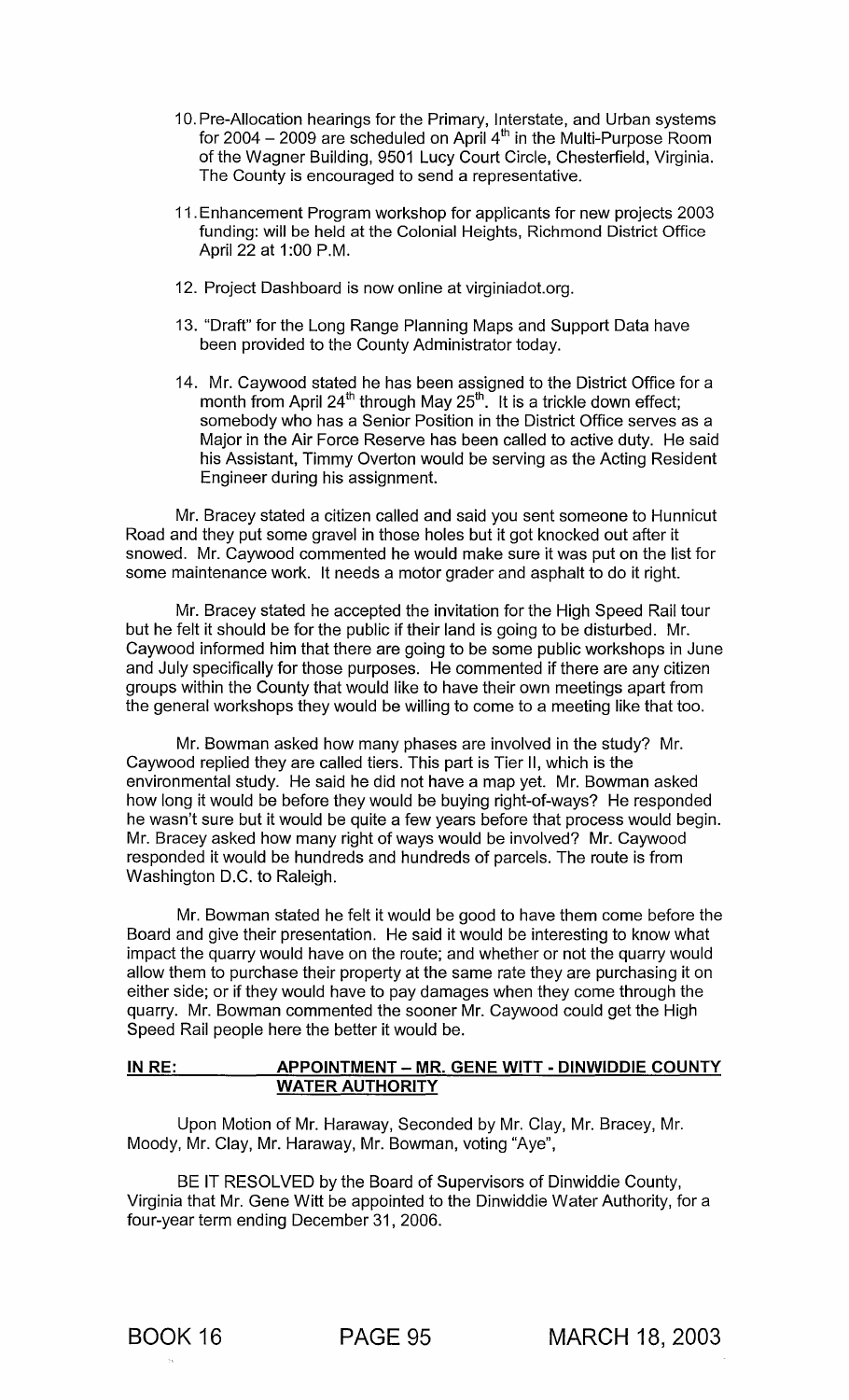IN RE:

 $\gamma$   $\sim$   $\sim$ / r: '/

## APPOMATTOX REGIONAL LIBRARY SYSTEM & TOWN OF MCKENNEY - REQUEST FOR LETTER OF SUPPORT FOR GRANT TO PROVIDE HANDICAP ACCESS

--~-------------------------------~~--------------------------------------

 $\begin{matrix} \begin{matrix} \begin{matrix} \begin{matrix} \end{matrix} \\ \end{matrix} \\ \end{matrix} \end{matrix} \end{matrix}$ 

The County Administrator stated she received a letter from Mr. Chuck Koutnik, Regional Library Director requesting a letter of support from the Board for a grant from the John Randolph Foundation. The Town of McKenney and the Appomattox Regional Library System are seeking grant funds to provide handicap access to the building that houses the Town Hall and the McKenney Library. The funds will also be used to convert a storage closet into library usable space.

Upon Motion of Mr. Clay, Seconded by Mr. Haraway, Mr. Bracey, Mr. Moody, Mr. Clay, Mr. Haraway, Mr. Bowman, voting "Aye",

BE IT RESOLVED that the Board of Supervisors of Dinwiddie County, Virginia authorizes Staff to write a letter of support for a grant from the John Randolph Foundation for handicap access to the McKenney Town Hall and Library.

# IN RE: \_\_\_\_\_\_\_\_\_\_ MR. BOB MENGEL, CONSULTING FORESTER, REQUEST TO USE COUNTY ROAD FOR ACCESS TO REMOVE TIMBER FROM ADJOINING PROPERTY

The County Administrator stated Bob Mengel is here tonight requesting authorization to cross the County's property to remove timber from adjoining property behind the landfill. She commented access is needed to the properties because Chamberlains Bed Creek limits access from the South and West and Great Branch limits access from the North and East. She said he would need access authorization for a three-year period. The road would also need to be extended to the properties. This would be accomplished by using the skid trails made when the land was thinned and it would have to be widened. If any live trees are cut or damaged the County will be reimbursed for them. A hold harmless clause would be included in the agreement to release the County from any claims due to injuries or damage resulting from the use of this access. If the Board authorizes this request we would have an agreement prepared to allow this use.

Mr. Bowman stated he felt the property owners should pay for the legal expenses involved in the agreement. Mr. Bracey questioned whether they should pay the County for the use of the right of way.

Mr. Mengel commented he has been a forester for 20 years and they have never paid for right of ways. We are responsible for maintaining the road and leaving it in as good or better condition than we found it. Mr. Bracey requested before and after pictures of the access road. Mr. Mengel stated he does that anyway.

Upon Motion of Mr. Clay, Seconded by Mr. Bracey, Mr. Bracey, Mr. Moody, Mr. Clay, Mr. Haraway, Mr. Bowman, voting "Aye",

BE IT RESOLVED that the Board of Supervisors of Dinwiddie County, Virginia authorizes the County Administrator to execute an agreement to allow Bob Mengel, Consulting Forester, the use of the access road at the County landfill with the following stipulations:

- 1. If any live trees are cut or damaged the County shall be reimbursed for them.
- 2. A hold harmless clause shall be included in the agreement to release the County from any claims due to injuries or damage resulting from the use of this access.

... ------~---.. - -----------------------------------------

BOOK 16 PAGE 95 MARCH 18, 2003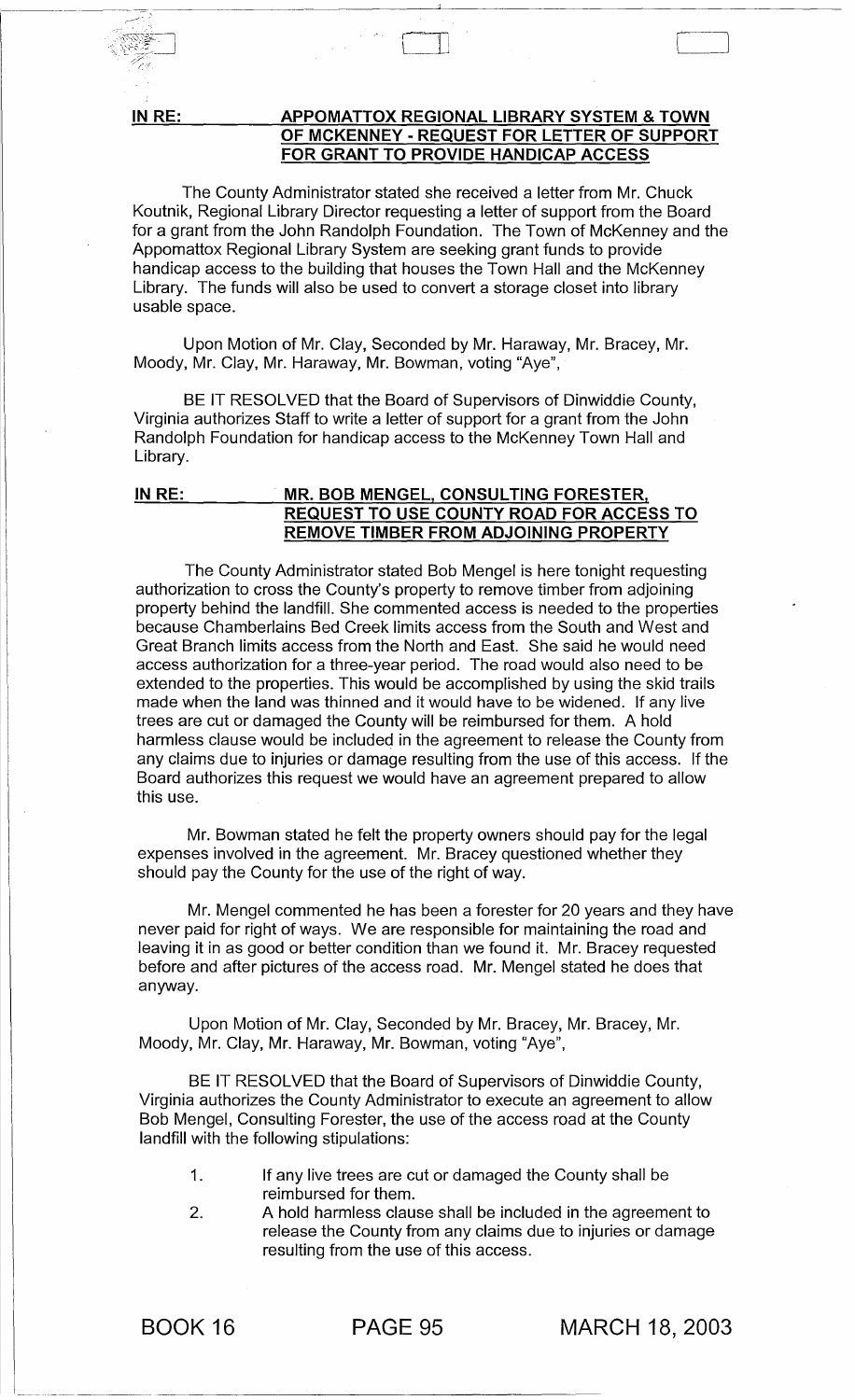- 3. The property owners shall be responsible for all legal expenses involved in the agreement.
- 4. Authorization for the temporary access shall only be for a threeyear period.
- 5. The property owners shall be responsible for maintaining the road and leaving it in as good or better condition than they found it.
- 6. The Board shall be provided before and after pictures of the access road.

#### **IN RE: AUTHORIZATION TO ENTER INTO NEGOTIATIONS WITH DESTEFANO DESIGN - FOR ARCHITECTURAL SERVICES - NAMOZINE VFD ADDITION**

The County Administrator stated at the February 25<sup>th</sup> work session the Board authorized staff to proceed with the improvements to the Namozine VFD. In the County's original contract with DeStefano Design Group, in the scope of work we included other projects the County might have. She requested authorization to enter into negotiations with DeStefano for this work.

Mr. Bracey requested that the plans be submitted to the Board members before the work commences on the project. He commented he does not agree with the project and he hoped it does not haunt us down the road.

Upon Motion of Mr. Haraway, Seconded by Mr. Bracey, Mr. Bracey, Mr. Moody, Mr. Clay, Mr. Haraway, Mr. Bowman, voting "Aye",

BE IT RESOLVED by the Board of Supervisors of Dinwiddie County, Virginia that authorization is granted for Administration to enter into negotiations with DeStefano Design Group for the architectural services for the Namozine VFD improvements.

# **IN RE: AUTHORIZATION TO ENTER INTO CONTRACT -ROBINSON, FARMER, COX - TO ESTABLISH CASH PROFFERS**

The Assistant County Administrator, W. Kevin Massengill, distributed copies of an article in the Richmond Times Dispatch regarding cash proffers. As Mrs. Ralph indicated, the County is now qualified for cash proffers due to our growth. The article in the newspaper shows two wide spectrums; one with the real estate sector, which sees cash proffers as somewhat of a hurdle inhibiting homeowners housing because local ordinances make it more costly to build. He stated, but generally speaking cash proffers is a way in which "growth pays for growth".

The County Administrator commented we solicited three RFP's. Two companies responded - Robinson, Farmer, Cox Associates for \$5,000 and Maximus for \$22,000. Continuing she stated she felt the present auditors certainly have an advantage knowing the County's budget, requirements, and expenses which might have been a factor for the lower price. She said she thought Robinson, Farmer, Cox Associates did the base line study to establish cash proffers for Prince George County. It is up to the Board what amount it wants to request but the County needs to establish a basis for the charges.

Upon Motion of Mr. Bracey, Seconded by Mr. Moody, Mr. Bracey, Mr. Moody, Mr. Clay, Mr. Haraway, Mr. Bowman, voting "Aye",

BE IT RESOLVED by the Board of Supervisors of Dinwiddie County, Virginia that authorization is granted for Administration to enter into a contract with Robinson, Farmer, Cox Associates for the preparation of a system used to compute the fiscal impact of a proposed rezoning; which is the underlying basis for the acceptance of cash proffers.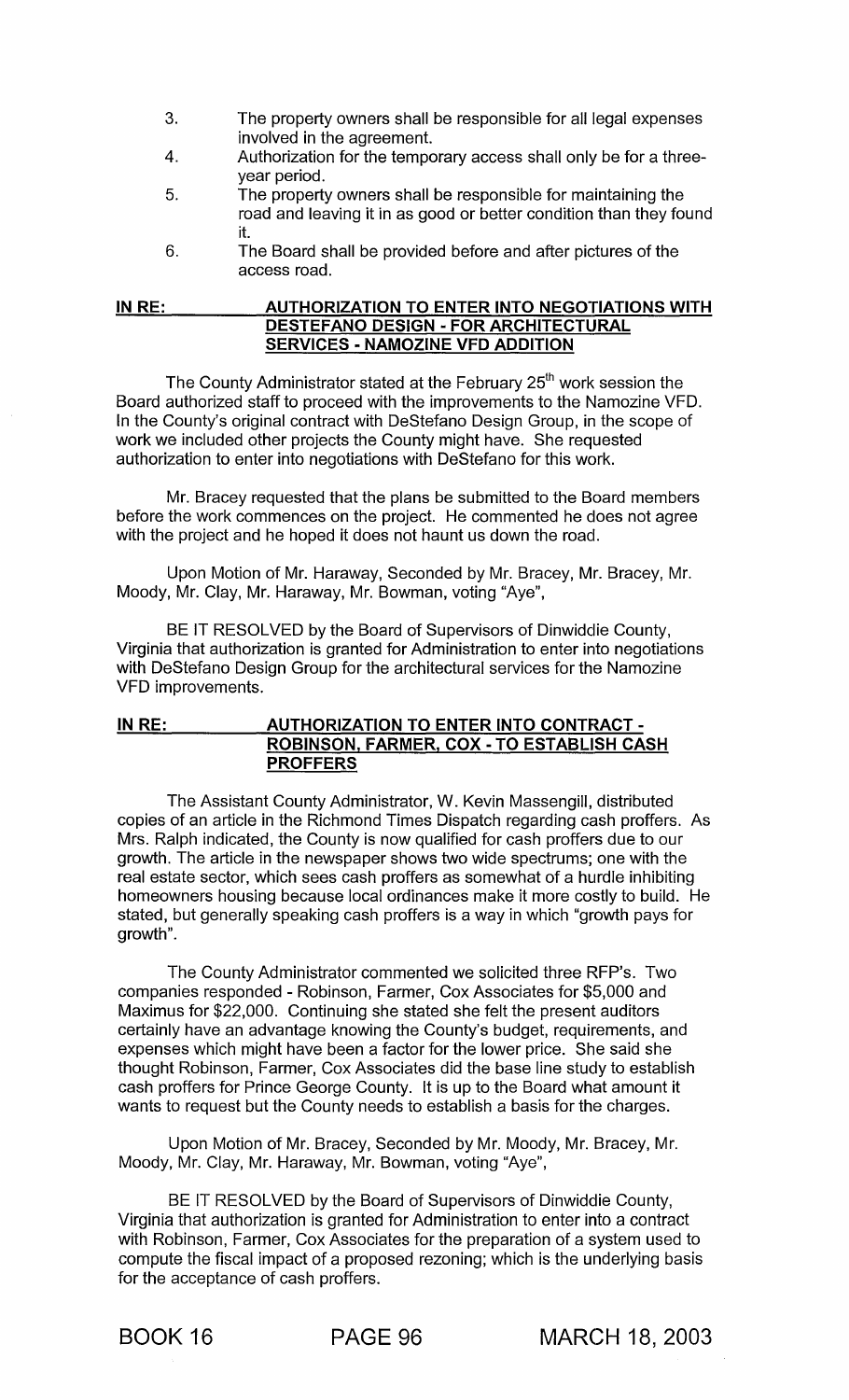| IN RE:                     | <b>BOARD MEMBER COMMENTS</b>                                                                                                                                                                                                                                                                                                                                                                                                                                                                                                                                                                                                                                                                                                                                                                |
|----------------------------|---------------------------------------------------------------------------------------------------------------------------------------------------------------------------------------------------------------------------------------------------------------------------------------------------------------------------------------------------------------------------------------------------------------------------------------------------------------------------------------------------------------------------------------------------------------------------------------------------------------------------------------------------------------------------------------------------------------------------------------------------------------------------------------------|
| Mr. Haraway                | He asked if the Board was going to discuss the letter from<br>the Auditor of Public Accounts? The County Administrator<br>stated she would like to have the Clerk present for the<br>discussion.                                                                                                                                                                                                                                                                                                                                                                                                                                                                                                                                                                                            |
| Mr. Moody                  | He commented the County has a dog confinement ordinance<br>and a certain percentage of the citizens would have to sign a<br>petition and present it to the Board to have their area<br>included. The County Administrator commented 51% of the<br>residents would have to sign the petition before it could be<br>presented to the Board for consideration. Mr. Moody stated<br>he had some concerns about the process. When you get<br>into the subdivisions sometimes it is hard to get everyone to<br>go along with it even though it is needed. He felt a<br>committee should be formed to study this issue.                                                                                                                                                                            |
| Mr. Bracey                 | He stated we paid a bill today for Dinwiddie Elementary<br>School for a HVAC Consultants and Principal study and to<br>Reed-Smith for legal services. What are these charges for<br>and why are we paying for them out of the Sun Trust bond<br>account? There is a subcontractor in the County that did<br>some work for the general contractor on a project for the<br>School Board and he hasn't been paid yet. He commented<br>this concerns him when local people are doing work and not<br>getting paid. He said he would like to have a report if there<br>are some legal problems. The Board members concurred.                                                                                                                                                                     |
|                            | The County Administrator commented it was her<br>understanding it is a legal issue and they are going through<br>the process now. She asked the Board for some dates to<br>discuss several School Board issues: the construction<br>options, the budget we received yesterday, and apparently<br>there are a lot of questions regarding this situation. She<br>suggested discussing this situation with them at that time<br>and if there is a need to go into closed session for this<br>discussion we certainly could. Mr. Bracey commented the<br>largest contribution the County makes to any organization is<br>to the School Board and he felt it was very important to meet<br>with them to discuss their budget. The Board agreed to<br>meet Wednesday, March 26, 2003 at 6:30 P.M. |
| Mr. Bowman                 | He commented the Board had previously discussed a sound<br>and noise zone around the Motorsports complex. He<br>requested that the County Attorney research what could be<br>done to protect the County.                                                                                                                                                                                                                                                                                                                                                                                                                                                                                                                                                                                    |
| IN RE:                     | <b>INFORMATION IN BOARD PACKET OR DISTRIBUTED</b>                                                                                                                                                                                                                                                                                                                                                                                                                                                                                                                                                                                                                                                                                                                                           |
| 1.<br>2.<br>3.<br>4.<br>5. | Letter from the Auditor of Public Accounts regarding the cash<br>receipts of the Clerk of the Circuit Court.<br>Commonwealth of Virginia locality recycling rate report for calendar<br>year 2002.<br>Dinwiddie County 2002 Recycling Report - Director of Waste<br>Management.<br>Letter form Tidewater Resource and Conservation and<br>Development Council regarding a series of meetings and events to<br>make the Commonwealth as fire safe as possible.<br>Invitation to the Southside Virginia Heritage Days at Historic Fork<br>Inn.                                                                                                                                                                                                                                                |

 $\mathbb{R}^2$  , and  $\mathbb{R}^2$  if  $\mathbb{R}^2$  ,  $\mathbb{R}^2$  ,  $\mathbb{R}^2$  ,  $\mathbb{R}^2$  ,  $\mathbb{R}^2$  ,  $\mathbb{R}^2$  ,  $\mathbb{R}^2$  ,  $\mathbb{R}^2$  ,  $\mathbb{R}^2$  ,  $\mathbb{R}^2$  ,  $\mathbb{R}^2$  ,  $\mathbb{R}^2$  ,  $\mathbb{R}^2$  ,  $\mathbb{R}^2$  ,  $\mathbb{R}^$ 

 $\hat{\boldsymbol{\beta}}$ 

BOOK 16 PAGE 96 MARCH 18, 2003